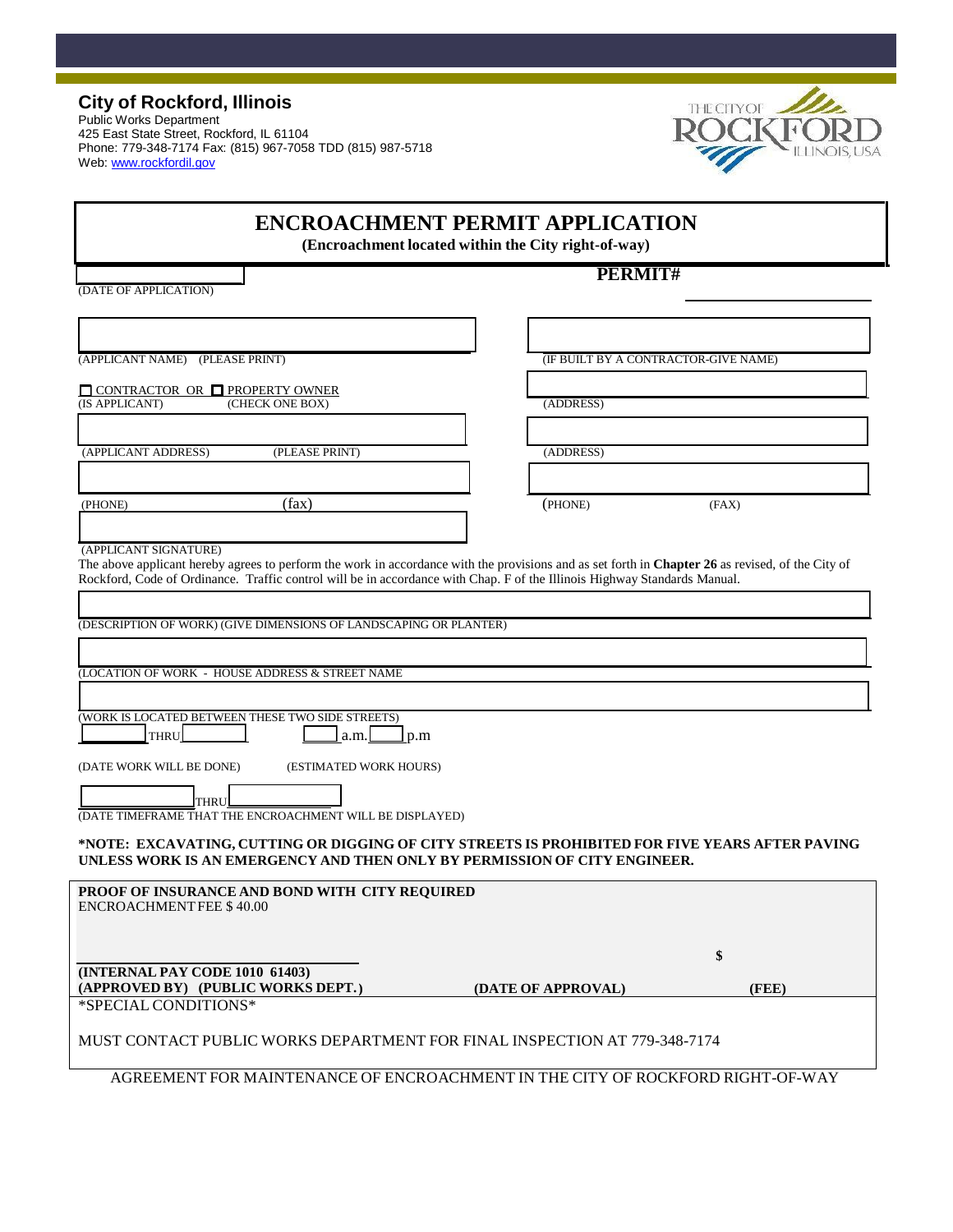| <b>City of Rockford, Illinois</b><br><b>Public Works Department</b><br>425 East State Street, Rockford, IL 61104<br>Phone: 779-348-7174 Fax: (815) 967-7058 TDD (815) 987-5718<br>Web www.rockfordil.gov | THE CITYOF<br>ILLINOIS, USA                                |
|----------------------------------------------------------------------------------------------------------------------------------------------------------------------------------------------------------|------------------------------------------------------------|
| <b>20</b><br>This Agreement is dated as of the<br>day of<br>municipal corporation, ("City"), and                                                                                                         | by and between the CITY OF ROCKFORD, a<br>("Participant"). |

## **RECITALS:**

WHEREAS, the Participant wishes to install an encroachment in the City of Rockford right-of-way; and

WHEREAS, the City wishes to permit such installation to encourage the beautification of the community, subject to the terms and conditions herein.

## NOW, THEREFORE, IT IS AGREED AS FOLLOWS:

| 1.Installation.<br>$#$ and Type | Participant will install the following:<br>$\frac{description\ of\ encroachment(s)}{}$ |
|---------------------------------|----------------------------------------------------------------------------------------|
|                                 |                                                                                        |
|                                 |                                                                                        |
|                                 |                                                                                        |
|                                 |                                                                                        |
| <b>LOCATED AT:</b>              |                                                                                        |

(List street address or corner **and** ROW description, i.e. median, sidewalk, etc.)

Upon obtaining a permit to do so by the Department of Public Works. Participant agrees to abide by any conditions contained in the permit.

2. Maintenance. Participant agrees to maintain the encroachment, including weeding, watering and repairs. Participant agrees to maintain the encroachment in a clean and safe condition in the location approved.

#### 3. Indemnification, Duty to defend, and Hold Harmless

To the fullest extent permitted by law, Participant agrees to indemnify and hold harmless the CITY OF ROCKFORD, a municipal corporation, and its officers, agents, representatives and/or employees from and against any and all claims, suits, liens, judgments, damages, losses and expenses, including legal fees and all court costs and liability (including statutory liability) arising in whole or in part and in any manner from injury and/or death of person or damage to, or loss of any property resulting from the acts, omissions, breach or default of the Participant, its officers, agents, members, employees, volunteers and subcontractors, in connection with the performance of any work done under this permit, by, or for, the Participant pursuant to any contract, except those claims, suits, liens, judgments, damages, losses and expenses caused by the negligence of the CITY OF ROCKFORD. Participant agrees to defend and bear all costs of defending any actions or proceedings brought against the CITY OF ROCKFORD, and its officers, agents, representatives and/or employees, arising in whole or in part from any such acts, negligence, reckless or willful misconduct, omission, breach or default directly or indirectly, by the Participant in the construction, existence, maintenance, or repair of the aforementioned encroachment. Participant also agrees to be responsible for any damage to the public right of way caused by any encroachment. The CITY OF ROCKFORD agrees that if it receives notice of any suit or claim for which the CITY OF ROCKFORD intends to exercise its rights under this clause, the CITY shall within a reasonable time of receipt of such suit or claim, notify the Participant in writing thereof.

4. City's Remedies for Noncompliance. If in the opinion of the City Engineer or his designee the encroachment(s) are not being maintained as required by this Agreement, the issued permit, and any applicable laws or regulations, the City Engineer or his designee may, upon notice described below, either: a. remove the encroachment, or b. elect to maintain the encroachment, but may subsequently remove with no further notice required. The City shall not be liable to the Participant in any way for said removal or takeover, and shall not be required to return the encroachment to the Participant. Prior to taking such action the City Engineer or his designee shall notify Participant of the maintenance deficiency in writing at the address herein or at such address Participant has designated in writing to the City as Participant's current address. The notice shall advise the Participant that the Participant has fourteen (14) days to correct the deficiency.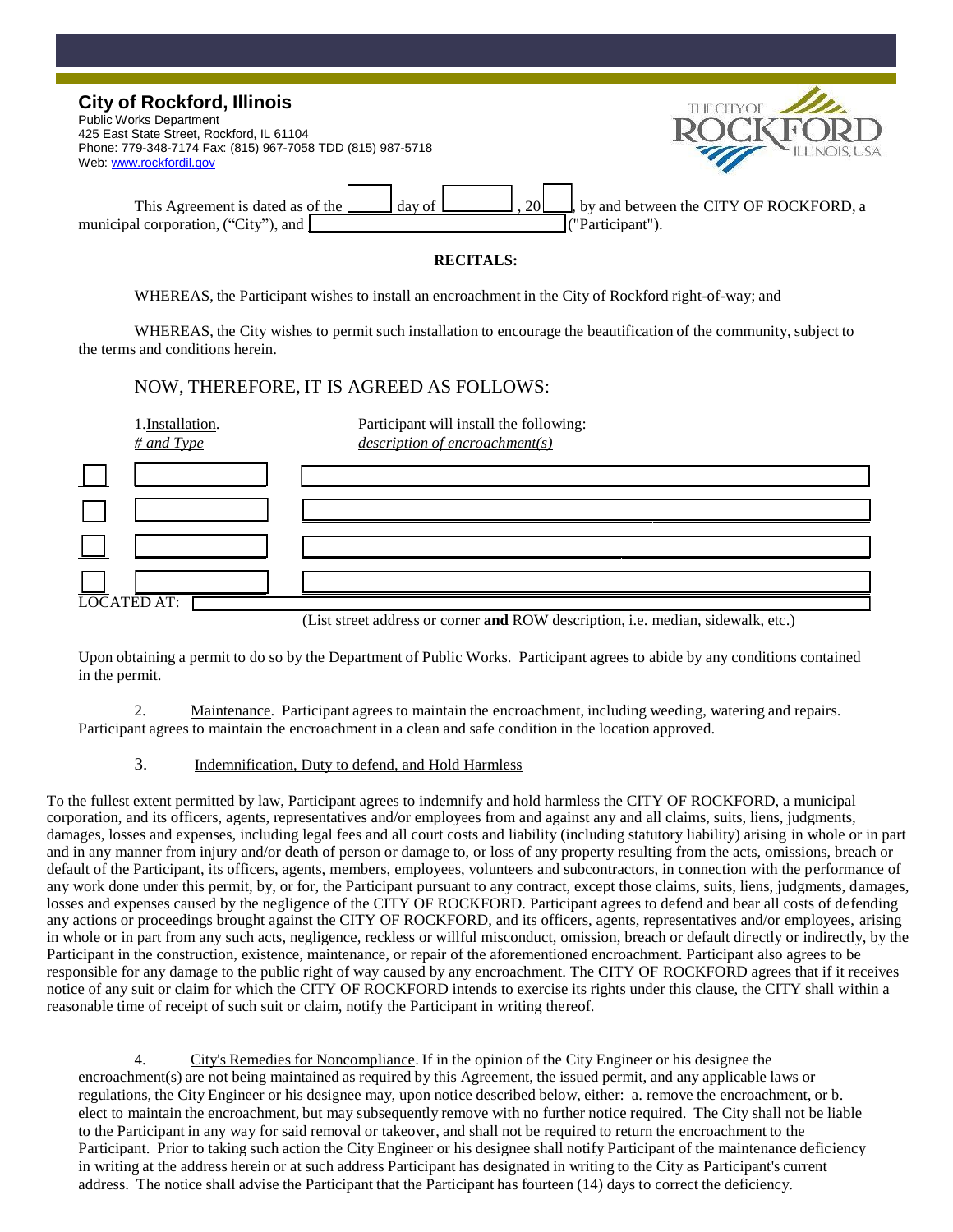Public Works Department 425 East State Street, Rockford, IL 61104 Phone: 779-348-7174 Fax: (815) 967-7058 TDD (815) 987-5718 Web[: www.rockfordil.gov](http://www.rockfordil.gov/)



5. Notices. All notice, requests, demands and other communication (collectively "Notices") hereunder shall be in writing and given by personal delivery or U.S. mail, postage prepaid, at the following addresses or at such other addresses as the parties may designate by Notice given in the above-described manner:

City: Participant: CITY OF ROCKFORD Name: Department of Public Works Address: City Engineer 425 E. State Street Rockford, IL 61104

| Participant: |  |  |
|--------------|--|--|
|              |  |  |
|              |  |  |

**Notice of suit or claim to:**  CITY OF ROCKFORD Legal Director 425 E. State Street Rockford, IL 61104

Notice shall be effective upon receipt or upon attempted delivery if delivery is refused or impossible because the recipient has failed to provide a reasonable means for accomplishing delivery.

IN WITNESS WHEREOF, the City and Participant have executed this Agreement on the date above first written.

CITY OF ROCKFORD PARTICIPANT

By:

City Engineer

Org.

Title.

| PARTICIPANT |  |
|-------------|--|
|             |  |
|             |  |
|             |  |
|             |  |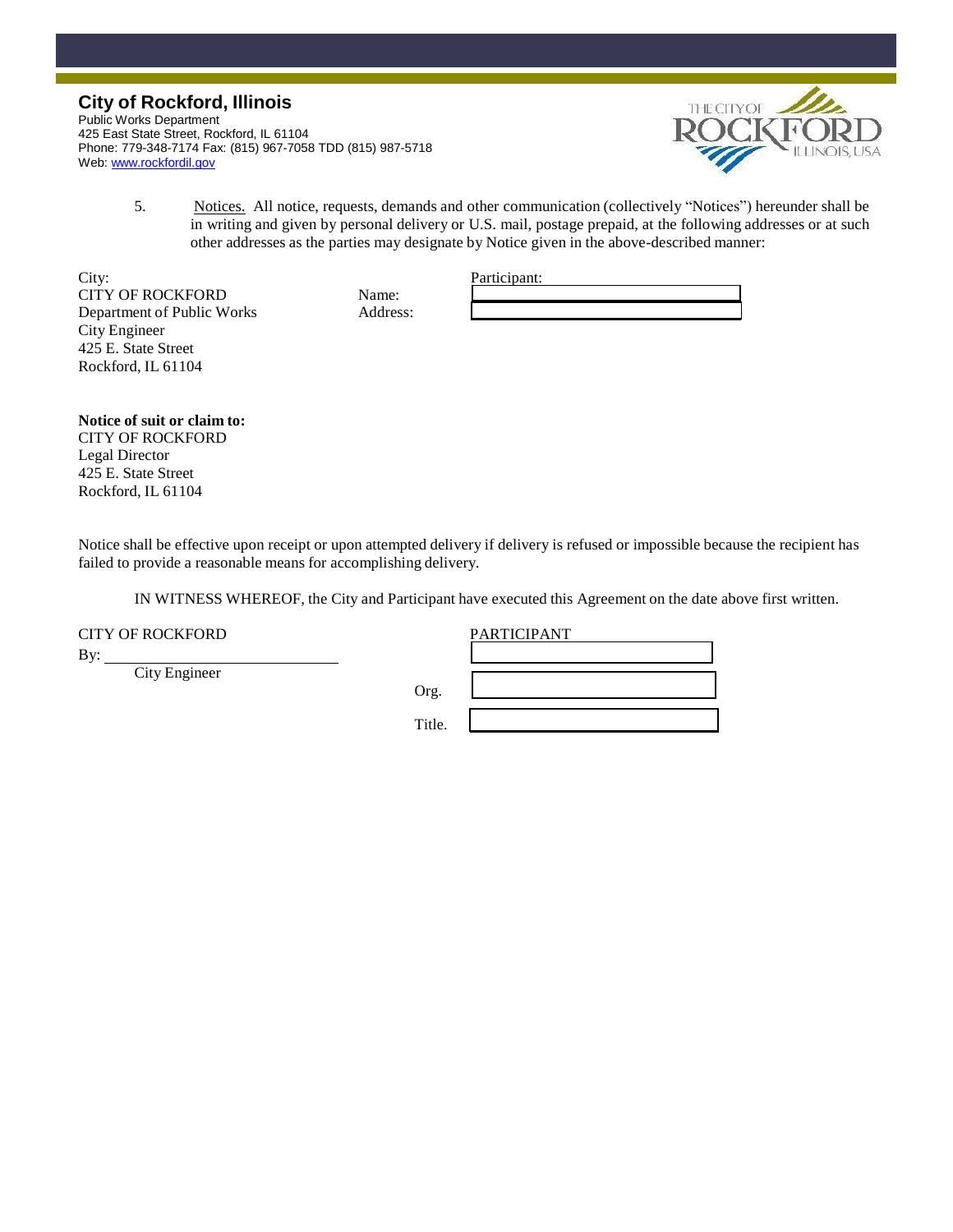**City of Rockford, Illinois** Public Works Department 425 East State Street, Rockford, IL 61104 Phone: 779-348-7174 Fax: (815) 967-7058 TDD (815) 987-5718 Web[: www.rockfordil.gov](http://www.rockfordil.gov/)



# **Policy on Obstructions/Encroachments within City Right-of-Way**

The City Council has adopted regulations as identified in Chapter 26; Streets, Sidewalks, and Other Public Places, of the Rockford Code of Ordinance which regulates the use of public right-of-way and within said chapter, Article II; Obstructions/Encroachments, requires approval by the City Engineer prior to any person obstruct or encroach on any public right-of-way.

Furthermore, the right-of-way is there for the benefit of the public and to support utility services and mains and to provide safety to our citizens and workers. It is the intent of this policy to provide direction and procedures for obstructions and encroachments in the right-of way. Obstructions/Encroachments include but are not limited to boulders, landscaping blocks, timbers, bricks, fencing, bushes, hedges, flowers, trees, signs, banners, benches, fences, trellises, planter boxes, canopies, overhangs, and any other items that is not concrete or asphalt pavement for driveways or sidewalk, or US approved post boxes.

No obstruction/encroachment may be placed with the City's right-of-way unless a permit application has been submitted to and approved by the Public Works Department. Along with the permit the property owner shall complete a Hold Harmless Agreement and a Maintenance Agreement for said obstruction/encroachment if that item is allowed in the right-of-way unless otherwise not required in this policy. Obstructions/encroachments must meet the following requirements prior to approval:

Trees:

The Hold Harmless and Maintenance Agreements are not required. With the permit application there is a list of trees approved for the City right-of-way.

Flowers:

The Hold Harmless and Maintenance Agreements are not required. Flowers may be no taller than three (3) feet in height. No bark, mulch, stone, sand, or loose dirt shall be placed around the flowers. The flowers may only be planted in grass. If sidewalk exists, then no additional clearance is required. If sidewalk does not exist, then a five (5)-foot walking path must be maintained.

Hedges & Bushes:

Not permitted under any circumstance. If existing they must be located behind the sidewalk. If sidewalk does not exist, then the hedges/bushes may not be any closer than 5 feet from edge of pavement or back of curb. If located within this 5 feet then they must be removed at the property's owner expense.

## Bark, Mulch, Stone, Sand, or Loose Dirt:

Not permitted under any circumstance. If existing they must be removed at the property owner's expense. This enters into the storm sewer system and blocks the flow of water and, in turn, backs water up onto private property. Loose dirt may remain if the area is in the process of final restoration and grass seed has been planted.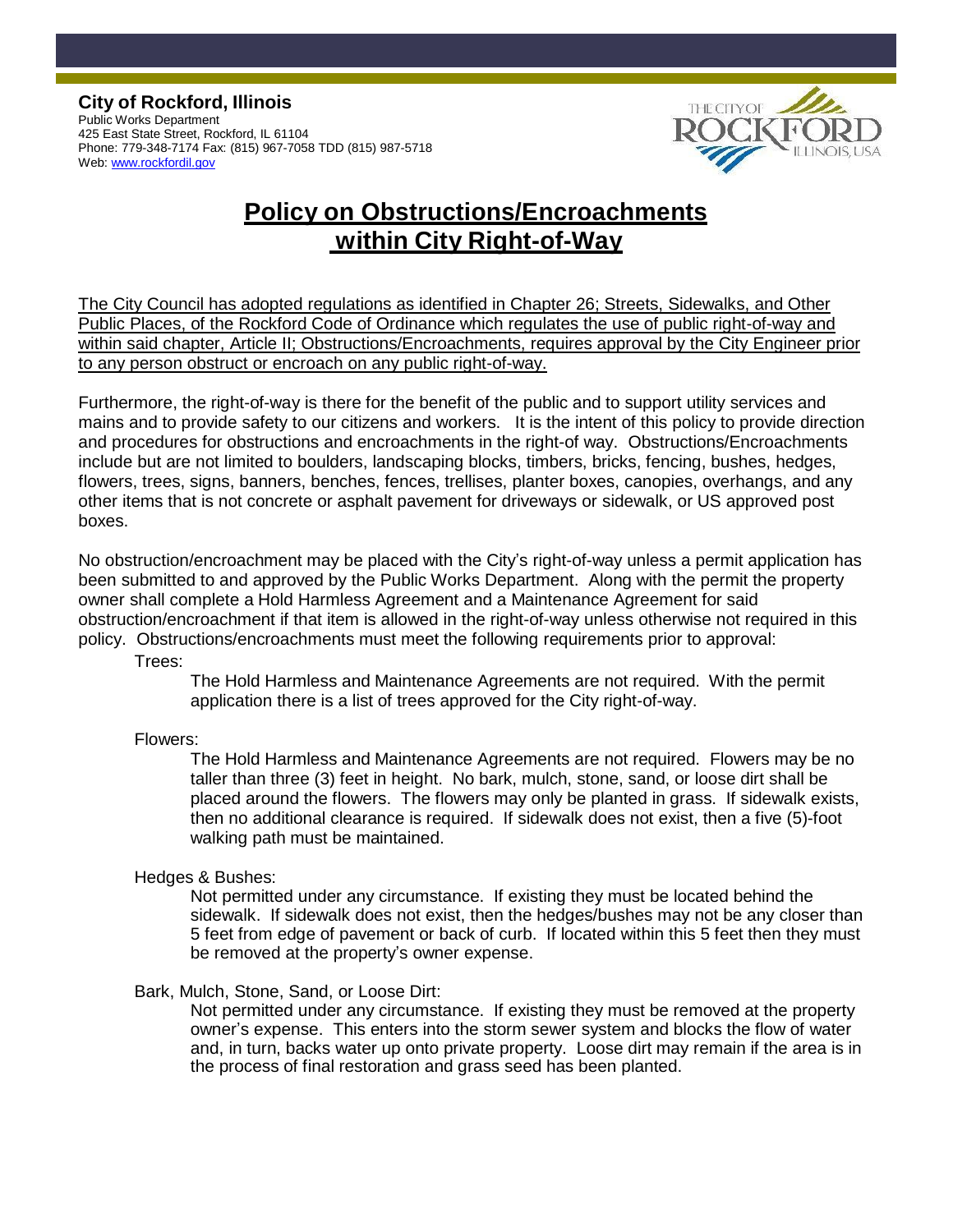Public Works Department 425 East State Street, Rockford, IL 61104 Phone: 779-348-7174 Fax: (815) 967-7058 TDD (815) 987-5718 Web[: www.rockfordil.gov](http://www.rockfordil.gov/)



#### Trellises:

Not permitted under any circumstance. If existing they must be removed at the property owner's expense.

#### Irrigation Systems:

Irrigation systems are permitted with the condition that a backflow preventer is installed on the system. If the irrigation system exists and does not have a backflow preventer then it must be removed at the property owner's expense or a backflow preventer installed.

#### Boulders:

Not permitted under any circumstance. For existing conditions the property owner must sign a Hold Harmless Agreement or the boulder must be removed at the property owner's expense. In some instances they may need to be removed regardless depending on location.

#### Planter Boxes:

Approval of the planter box depends on the location of the planter box. Planters may only be placed within the business districts unless otherwise approved by the Public Works Department. The plantings shall coincide with the America in Bloom planters with the Rockford Park District Foundation.

#### Landscaping timber/blocks/bricks:

Not permitted unless required to provide stabilization due to existing grade conditions and approved by the City Engineer. For existing conditions the property owner must sign a Hold Harmless Agreement or they must be removed at the property owner's expense. In some instances they may need to be removed regardless depending on location.

#### Canopies/Overhangs/Signs:

Canopies/Overhangs/Signs are only allowed for businesses and must be located on the property of the business. If the canopy/overhang/sign overhangs the sidewalk it must be a minimum of nine (9) feet from the bottom of the sign to the sidewalk and shall not extend more than four (4) feet into the public right-of-way and may be no closer than three (3) feet from the edge of pavement or back of curb. Canopies/Overhangs/Signs must conform to the current Zoning and Building regulations.

Neighborhood Organization signs are permitted at the discretion of the City Engineer on a case by case basis depending on the size and location that is requested.

#### Fences:

Fences in the right-of-way are only allowed in the downtown district for permitted Outdoor Cafes and security for basement apartments. A minimum of six (6) of clear sidewalk must be maintained. Unless the fencing is removed nightly the fencing material must be made of material approved by the City Engineer and Zoning Officer and no more than three (3) feet high.

Underground fences (ie dog fences) are not permitted in the right-of-way. If existing they must be removed at the property owner's expense.